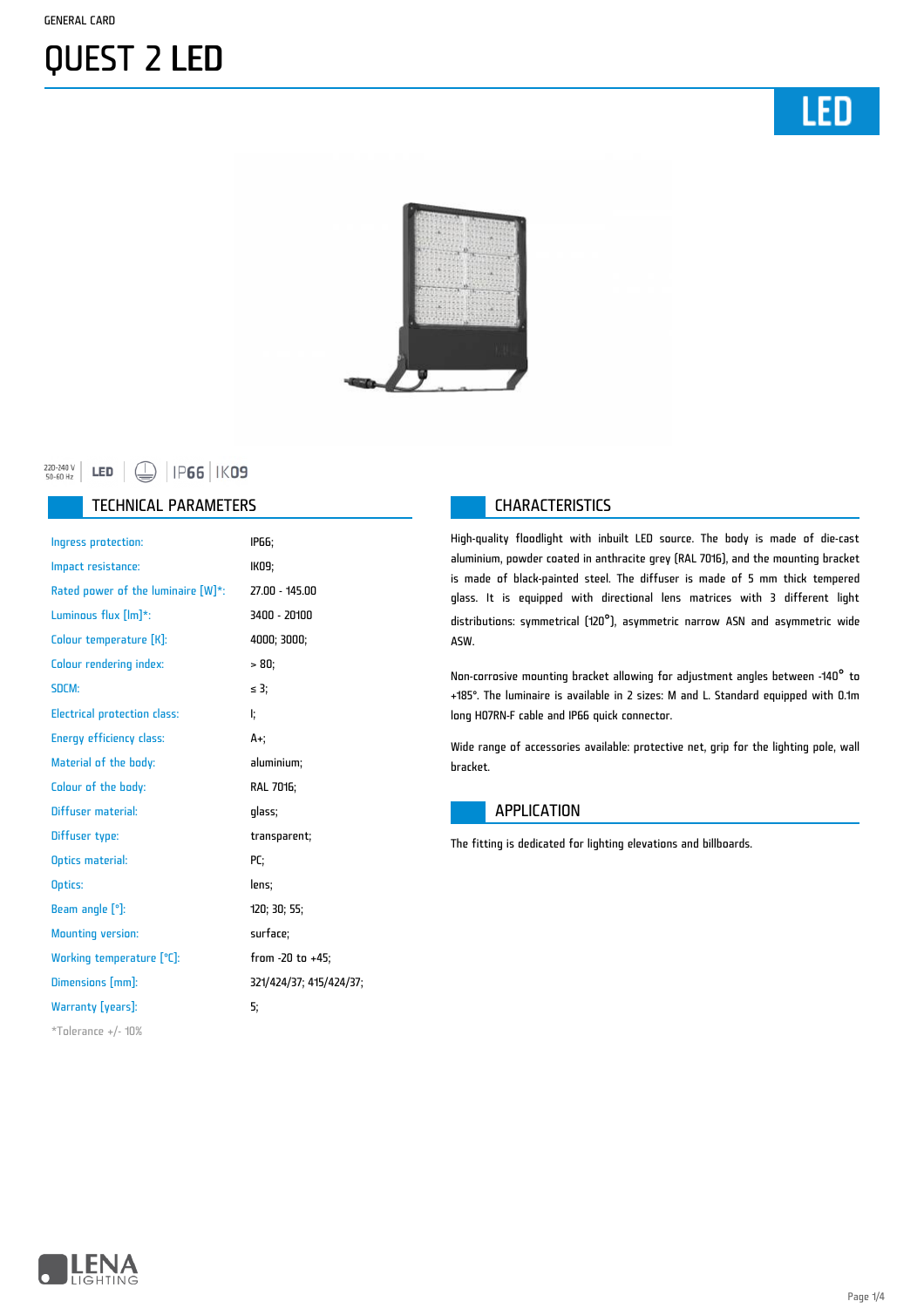AVAILABLE TYPES

#### Click >> index, to see details

#### QUEST 2 LED 27W

| Rated power of the luminaire $[W]^*$ | Colour temperature [K] | Luminous flux $[Im]^*$ | Light distribution type | Dimensions [mm] | Index                |
|--------------------------------------|------------------------|------------------------|-------------------------|-----------------|----------------------|
|                                      | 3000                   | 3400                   | asymmetric ASN          | 321/424/37      | $\ge$ 698996         |
|                                      | 4000                   | 3600                   | asymmetric ASN          | 321/424/37      | $\geq$ 698989        |
| 27                                   | 3000                   | 3500                   | asymmetric ASW          | 321/424/37      | > 699016             |
| 27                                   | 4000                   | 3750                   | asymmetric ASW          | 321/424/37      | $\geq$ 699009        |
|                                      | 3000                   | 3400                   | symmetric 120°          | 321/424/37      | $\Rightarrow$ 698972 |
| 27                                   | 4000                   | 3600                   | symmetric 120°          | 321/424/37      | $\ge$ 698965         |

#### QUEST 2 LED 41W

| Rated power of the luminaire $[W]^*$ | Colour temperature [K] | Luminous flux $[Im]$ * | Light distribution type | Dimensions [mm] | Index                |
|--------------------------------------|------------------------|------------------------|-------------------------|-----------------|----------------------|
| 41                                   | 3000                   | 4950                   | asymmetric ASN          | 321/424/37      | $\ge$ 699054         |
| 41                                   | 4000                   | 5200                   | asymmetric ASN          | 321/424/37      | $\ge$ 699047         |
| 41                                   | 3000                   | 5150                   | asymmetric ASW          | 321/424/37      | $\ge$ 699078         |
| 41                                   | 4000                   | 5450                   | asymmetric ASW          | 321/424/37      | $\ge$ 699061         |
| 41                                   | 3000                   | 4900                   | symmetric 120°          | 321/424/37      | $\rightarrow$ 699030 |
| 41                                   | 4000                   | 5200                   | symmetric 120°          | 321/424/37      | $\rightarrow$ 699023 |

#### QUEST 2 LED 54W

| Rated power of the luminaire $[W]^*$ | Colour temperature [K] | Luminous flux $[Im]$ * | Light distribution type | Dimensions [mm] | Index                |
|--------------------------------------|------------------------|------------------------|-------------------------|-----------------|----------------------|
| 54                                   | 3000                   | 6300                   | asvmmetric ASN          | 321/424/37      | $\ge$ 699115         |
| 54                                   | 4000                   | 6700                   | asymmetric ASN          | 321/424/37      | >599108              |
| 54                                   | 3000                   | 6600                   | asymmetric ASW          | 321/424/37      | $\ge 699139$         |
| 54                                   | 4000                   | 7000                   | asymmetric ASW          | 321/424/37      | $\Rightarrow$ 699122 |
| 54                                   | 3000                   | 6250                   | symmetric 120°          | 321/424/37      | $\rightarrow$ 699092 |
| 54                                   | 4000                   | 6650                   | symmetric 120°          | 321/424/37      | $\ge$ 699085         |

#### QUEST 2 LED 68W

| Rated power of the luminaire $[W]^*$ | Colour temperature [K] | Luminous flux [lm]* | Light distribution type | Dimensions [mm] | Index        |
|--------------------------------------|------------------------|---------------------|-------------------------|-----------------|--------------|
| 68                                   | 3000                   | 9000                | asymmetric ASN          | 321/424/37      | $\ge$ 699177 |
| 68                                   | 4000                   | 9550                | asymmetric ASN          | 321/424/37      | $\ge 699160$ |
| 68                                   | 3000                   | 9100                | asymmetric ASW          | 321/424/37      | $\ge$ 699191 |
| 68                                   | 4000                   | 9650                | asymmetric ASW          | 321/424/37      | $\ge 699184$ |
| 68                                   | 3000                   | 9300                | symmetric 120°          | 321/424/37      | $\ge$ 699153 |
| 68                                   | 4000                   | 9900                | symmetric 120°          | 321/424/37      | $\ge 699146$ |

### QUEST 2 LED 79W

| Rated power of the luminaire $[W]^*$ | Colour temperature [K] | Luminous flux [lm]* | Light distribution type | Dimensions [mm] | Index                |
|--------------------------------------|------------------------|---------------------|-------------------------|-----------------|----------------------|
| 79                                   | 3000                   | 11000               | asymmetric ASN          | 415/424/37      | $\geq$ 699368        |
| 79                                   | 4000                   | 11700               | asymmetric ASN          | 415/424/37      | $\rightarrow$ 699351 |
| 79                                   | 3000                   | 11100               | asymmetric ASW          | 415/424/37      | $\rightarrow$ 699399 |
| 79                                   | 4000                   | 11800               | asymmetric ASW          | 415/424/37      | $\ge 699382$         |
| 79                                   | 3000                   | 11350               | symmetric 120°          | 415/424/37      | $\rightarrow$ 699337 |
| 79                                   | 4000                   | 12100               | symmetric 120°          | 415/424/37      | $\rightarrow$ 699320 |

#### QUEST 2 LED 82W

| [W]*<br>lumınaırı<br>Kated<br>oower<br>the<br>пт | ſК.<br>∟olour<br>temperature : | limi"<br>umınous<br>TIUX. | ∟ıaht<br>tvne<br>ubution | --<br>lmm)<br>Uimensions | Index |
|--------------------------------------------------|--------------------------------|---------------------------|--------------------------|--------------------------|-------|
|                                                  | 3000                           | 10600                     | $-$<br>45N<br>asvmmetrir |                          |       |

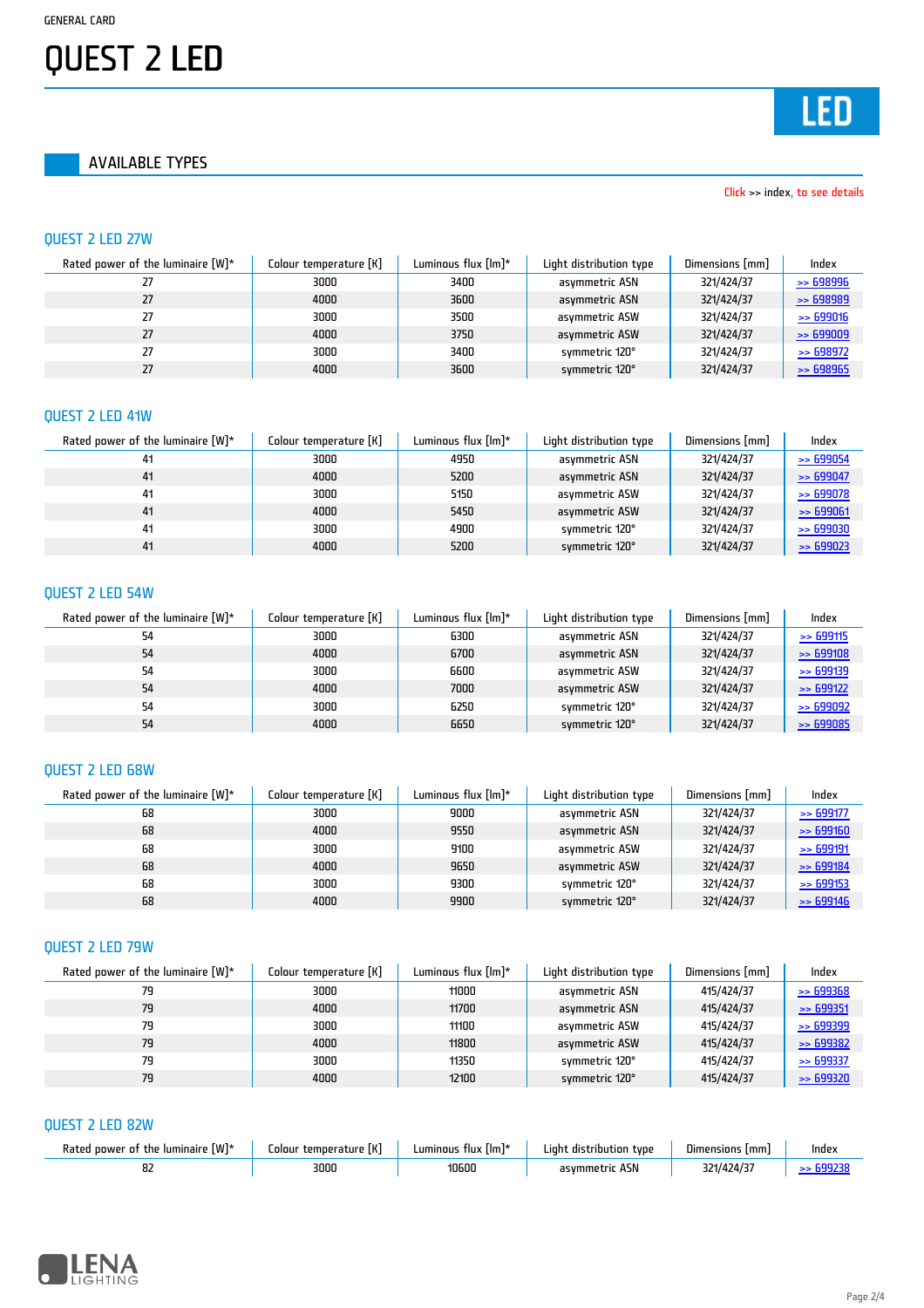# **LED**

| Rated power of the luminaire $[W]^*$ | Colour temperature [K] | Luminous flux [lm]* | Light distribution type | Dimensions [mm] | Index                |
|--------------------------------------|------------------------|---------------------|-------------------------|-----------------|----------------------|
| 82                                   | 4000                   | 11300               | asymmetric ASN          | 321/424/37      | $\ge$ 699221         |
| 82                                   | 3000                   | 10700               | asymmetric ASW          | 321/424/37      | $\Rightarrow$ 699252 |
| 82                                   | 4000                   | 11400               | asymmetric ASW          | 321/424/37      | $\Rightarrow$ 699245 |
| 82                                   | 3000                   | 11000               | symmetric 120°          | 321/424/37      | $\ge$ 699214         |
| 82                                   | 4000                   | 11700               | symmetric 120°          | 321/424/37      | $\Rightarrow$ 699207 |

#### QUEST 2 LED 108W

| Rated power of the luminaire $[W]^*$ | Colour temperature [K] | Luminous flux $[Im]$ * | Light distribution type | Dimensions [mm] | Index                |
|--------------------------------------|------------------------|------------------------|-------------------------|-----------------|----------------------|
| 108                                  | 3000                   | 13350                  | asymmetric ASN          | 321/424/37      | $\rightarrow$ 699290 |
| 108                                  | 4000                   | 14200                  | asymmetric ASN          | 321/424/37      | $\Rightarrow 699283$ |
| 108                                  | 3000                   | 13500                  | asymmetric ASW          | 321/424/37      | > 699313             |
| 108                                  | 4000                   | 14400                  | asymmetric ASW          | 321/424/37      | $\ge 699306$         |
| 108                                  | 3000                   | 13800                  | symmetric 120°          | 321/424/37      | $\ge$ 699276         |
| 108                                  | 4000                   | 14700                  | symmetric 120°          | 321/424/37      | $\rightarrow$ 699269 |

### QUEST 2 LED 109W

| Rated power of the luminaire $[W]^*$ | Colour temperature [K] | Luminous flux $[Im]^*$ | Light distribution type | Dimensions [mm] | Index                |
|--------------------------------------|------------------------|------------------------|-------------------------|-----------------|----------------------|
| 109                                  | 3000                   | 14500                  | asvmmetric ASN          | 415/424/37      | $\ge$ 699450         |
| 109                                  | 4000                   | 15400                  | asymmetric ASN          | 415/424/37      | $\Rightarrow 699443$ |
| 109                                  | 3000                   | 14700                  | asymmetric ASW          | 415/424/37      | $\ge$ 699481         |
| 109                                  | 4000                   | 15600                  | asymmetric ASW          | 415/424/37      | $\ge$ 699474         |
| 109                                  | 3000                   | 14950                  | symmetric 120°          | 415/424/37      | $\Rightarrow$ 699429 |
| 109                                  | 4000                   | 15900                  | symmetric 120°          | 415/424/37      | $\Rightarrow$ 699412 |

### QUEST 2 LED 145W

| Rated power of the luminaire $[W]^*$ | Colour temperature [K] | Luminous flux $[Im]^*$ | Light distribution type | Dimensions [mm] | Index                |
|--------------------------------------|------------------------|------------------------|-------------------------|-----------------|----------------------|
| 145                                  | 3000                   | 18300                  | asymmetric ASN          | 415/424/37      | $\Rightarrow$ 699542 |
| 145                                  | 4000                   | 19500                  | asymmetric ASN          | 415/424/37      | $\rightarrow$ 699535 |
| 145                                  | 3000                   | 18500                  | asymmetric ASW          | 415/424/37      | $\rightarrow$ 699573 |
| 145                                  | 4000                   | 19700                  | asymmetric ASW          | 415/424/37      | $\rightarrow$ 699566 |
| 145                                  | 3000                   | 18850                  | symmetric               | 415/424/37      | $\ge$ 699511         |
| 145                                  | 4000                   | 20100                  | symmetric 120°          | 415/424/37      | $\ge$ 699504         |

 $*$ Tolerance +/- 10%

### ACCESSORIES

| Name                                          | Index  |
|-----------------------------------------------|--------|
| QUEST PLUS LED M protective grid RAL9006      | 559907 |
| QUEST PLUS LED L protective grid RAL9006      | 559914 |
| QUEST PLUS LED M/L wall holder RAL9006        | 559938 |
| QUEST PLUS LED M/L galvanized holder for pole | 559921 |
|                                               |        |

QUEST PLUS LED M protective grid RAL9006 (559907)



QUEST PLUS LED L protective grid RAL9006 (559914)



QUEST PLUS LED M/L wall holder RAL9006 (559938)



QUEST PLUS LED M/L galvanized holder for pole (559921)